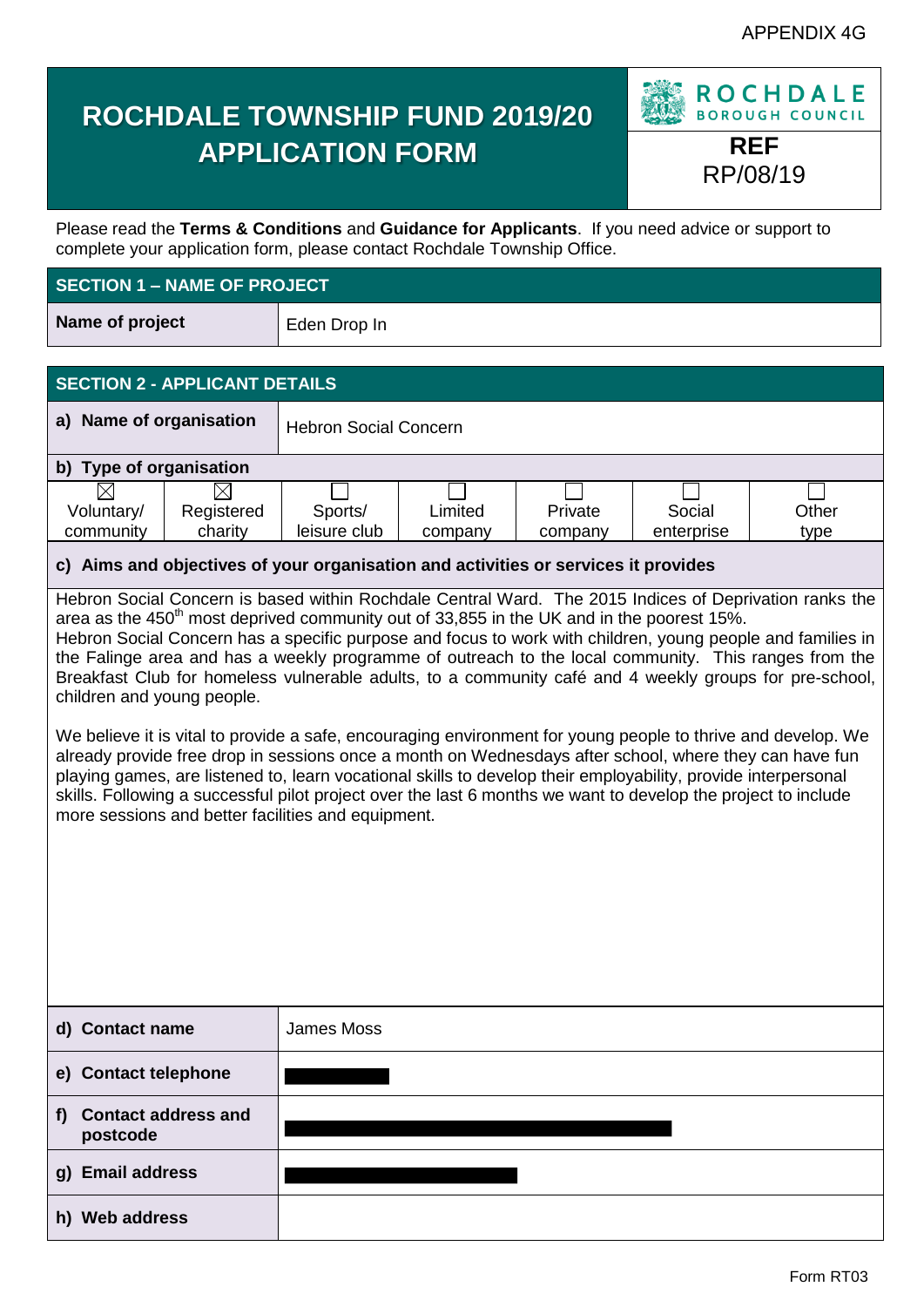| <b>SECTION 3 - ORGANISATION FINANCES</b>                                                                                                                                                                                                                                                                                                                                                                                                                                                                                                                                                     |                             |                |
|----------------------------------------------------------------------------------------------------------------------------------------------------------------------------------------------------------------------------------------------------------------------------------------------------------------------------------------------------------------------------------------------------------------------------------------------------------------------------------------------------------------------------------------------------------------------------------------------|-----------------------------|----------------|
| a) Have you applied for or received a Township grant before?                                                                                                                                                                                                                                                                                                                                                                                                                                                                                                                                 | $\boxtimes$ Yes             | <b>No</b>      |
| b) If you have answered yes to question a), please give details below                                                                                                                                                                                                                                                                                                                                                                                                                                                                                                                        |                             |                |
| We received £900 from the Members Fund towards the costs of musical instruments to provide free music<br>lessons for the local community as part of our Music Matters project in March 2017.                                                                                                                                                                                                                                                                                                                                                                                                 |                             |                |
| c) Does more than 50% of your annual base budget/income come<br>from Rochdale Council?                                                                                                                                                                                                                                                                                                                                                                                                                                                                                                       | <b>Yes</b><br>$\mathcal{L}$ | $\boxtimes$ No |
| If yes, detail below the amounts received and Council Services providing budget/income to your<br>organisation (a copy of your application will be forwarded to your relevant Link Officer for their comments)                                                                                                                                                                                                                                                                                                                                                                               |                             |                |
|                                                                                                                                                                                                                                                                                                                                                                                                                                                                                                                                                                                              |                             |                |
| <b>SECTION 4 - ABOUT THE PROJECT AND JUSTIFICATION</b>                                                                                                                                                                                                                                                                                                                                                                                                                                                                                                                                       |                             |                |
| Details of the proposed project and what benefits will this project bring for participants,                                                                                                                                                                                                                                                                                                                                                                                                                                                                                                  |                             |                |
| organisation, group or wider community?<br>The project was piloted 6 months ago when we began to provide a safe and warm environment for young<br>people to be heard and listened to; to have fun and build relationships with other young people and positive<br>role models.<br>We currently provide a 2-hour weekly session with free refreshments and a range of activities including<br>board games.<br>We want to develop and extend the project by adding an additional weekly session and increase the range<br>of available diversionary activities to include PS4 and video games. |                             |                |
| The benefits of the project include:                                                                                                                                                                                                                                                                                                                                                                                                                                                                                                                                                         |                             |                |
| For participants – the project aims to tackle issues of loneliness and isolation facing some young people.<br>The project will help young people to develop confidence and cooperation through involvement in<br>community activities and broadening their social networks. We will promote active citizenship and encourage<br>young people to be involved in their local community and environment. Have fun playing games, have a safe<br>space where they are listened to, learn vocational skills to develop their employability, provide interpersonal<br>skills.                      |                             |                |
| For the organisation – Hebron Social Concern will develop the project with input from the young people<br>involved, by canvassing for ideas and suggestions, inviting regular feedback and involvement in how the<br>sessions run. This will provide a benefit for the organisation as we aim to work towards meeting some of the<br>needs and expectations of the local community.                                                                                                                                                                                                          |                             |                |
|                                                                                                                                                                                                                                                                                                                                                                                                                                                                                                                                                                                              |                             |                |

For the wider community and organisation - the diversionary activities provided at the project will help towards tacking anti-social behavior, crime and vandalism which is something we have seen first hand through our existing links and strong presence in the community and know we are in a good position to help tackle.

| <b>Project start date</b>   September 2019 |  | <b>Project completion</b><br>date | August 2020 |
|--------------------------------------------|--|-----------------------------------|-------------|
|--------------------------------------------|--|-----------------------------------|-------------|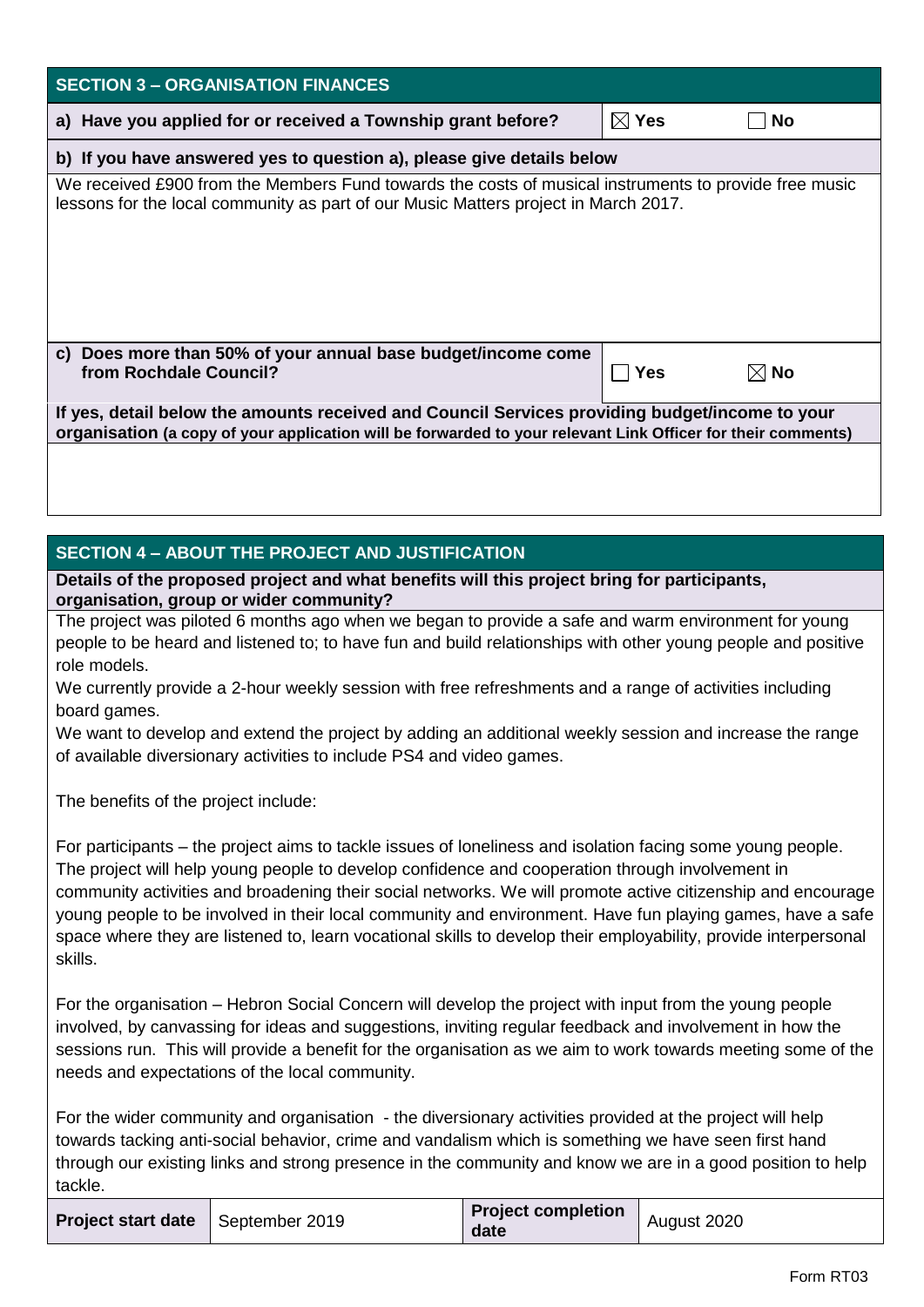| <b>SECTION 5 - PROJECT FINANCES</b>                                                                                                                                                                                                                                                                                                                                                                                                                 |                                                                                          |                                                 |  |  |
|-----------------------------------------------------------------------------------------------------------------------------------------------------------------------------------------------------------------------------------------------------------------------------------------------------------------------------------------------------------------------------------------------------------------------------------------------------|------------------------------------------------------------------------------------------|-------------------------------------------------|--|--|
| a) Cost of project                                                                                                                                                                                                                                                                                                                                                                                                                                  | £ 6980                                                                                   |                                                 |  |  |
| b) Amount of grant required                                                                                                                                                                                                                                                                                                                                                                                                                         | £4100                                                                                    |                                                 |  |  |
| c) Amount from other sources                                                                                                                                                                                                                                                                                                                                                                                                                        | £ 2880                                                                                   |                                                 |  |  |
| d) Details of other funding                                                                                                                                                                                                                                                                                                                                                                                                                         |                                                                                          |                                                 |  |  |
| <b>Funder</b>                                                                                                                                                                                                                                                                                                                                                                                                                                       | What they may fund                                                                       | Dates of funding decisions                      |  |  |
| Co-op Local Community Fund                                                                                                                                                                                                                                                                                                                                                                                                                          | Contribution towards equipment<br>and Youth Worker salary for the<br>wider Eden Project. | January 2019                                    |  |  |
| Forever Manchester Youth Social<br>Contribution towards community<br><b>Action Fund</b><br>impact projects with young people<br>in the area.                                                                                                                                                                                                                                                                                                        |                                                                                          | June 2017 (funding deferred for<br>use in 2018) |  |  |
| e) Breakdown of proposed expenditure relating to the amount of grant required (Enclose<br>quotations, cost estimates or extracts from catalogues. At least two quotations will be required<br>for any items to be funded that will cost £1,000 or more to demonstrate value for money. Costs<br>for items to include VAT only if your organisation cannot claim VAT back from HM Revenue and<br>Customs).<br><b>Expenditure item</b><br><b>Cost</b> |                                                                                          |                                                 |  |  |
|                                                                                                                                                                                                                                                                                                                                                                                                                                                     |                                                                                          |                                                 |  |  |
| 3 x sessional youth outreach workers @ 2 hours a week, £12 per hour<br>(45 weeks)                                                                                                                                                                                                                                                                                                                                                                   |                                                                                          | £3,240                                          |  |  |
| Board games                                                                                                                                                                                                                                                                                                                                                                                                                                         |                                                                                          | £100                                            |  |  |
| 1 x Play Station 4 consoles plus games                                                                                                                                                                                                                                                                                                                                                                                                              | £310                                                                                     |                                                 |  |  |
| Weekly refreshments (45 weeks @ £8)                                                                                                                                                                                                                                                                                                                                                                                                                 | £450                                                                                     |                                                 |  |  |
|                                                                                                                                                                                                                                                                                                                                                                                                                                                     |                                                                                          |                                                 |  |  |
|                                                                                                                                                                                                                                                                                                                                                                                                                                                     | <b>TOTAL</b>                                                                             | £4100                                           |  |  |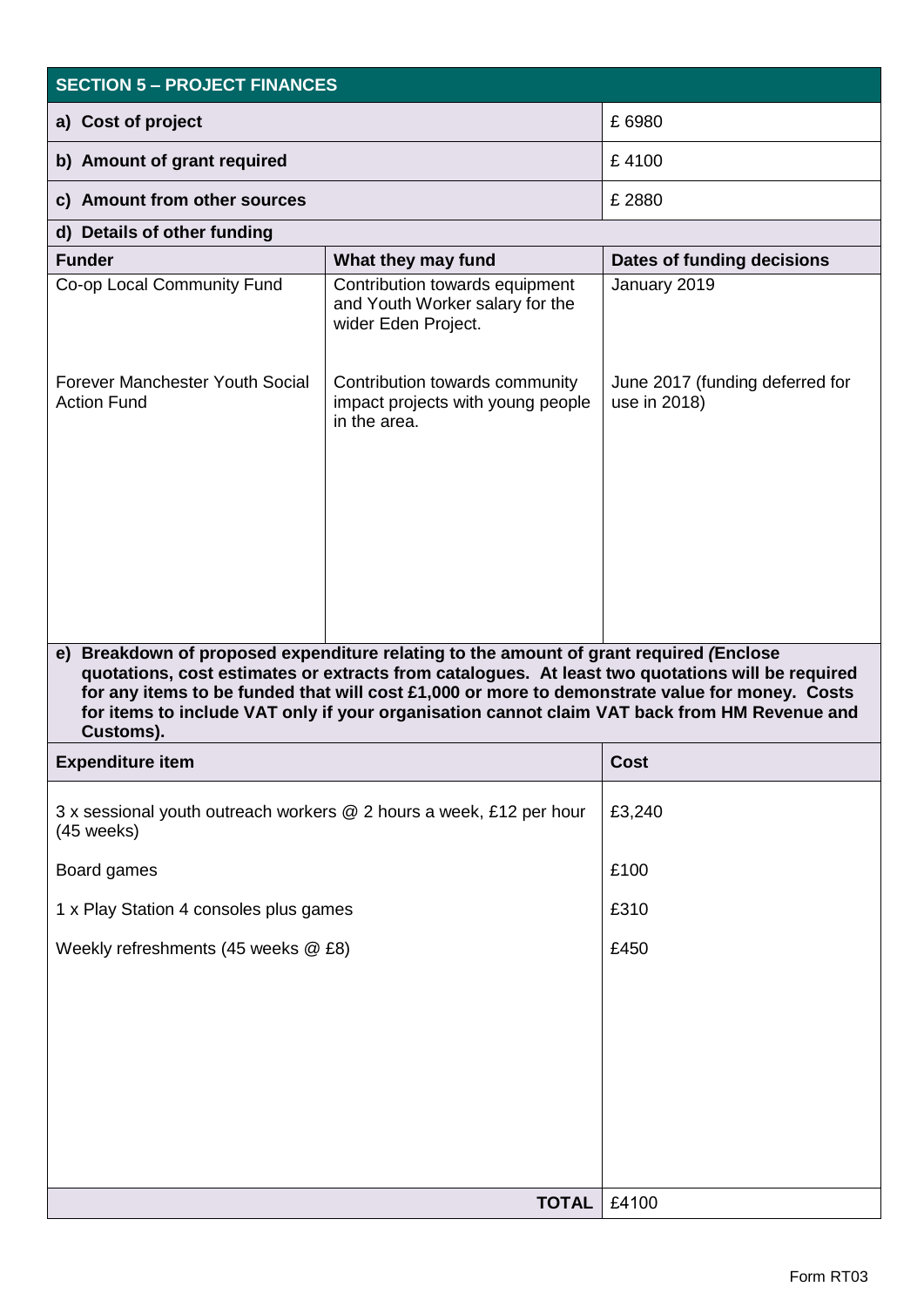#### **SECTION 6 – SUPPORTING DOCUMENTATION**

| Please supply the following documents when you submit your application. IF YOU DO NOT SUPPLY<br>THESE DOCUMENTS, WE WILL NOT BE ABLE TO PROCESS YOUR APPLICATION. Please tick the<br>boxes to confirm which documents you have attached to this application. |                                                                                                                                                                                                              |                 |     |
|--------------------------------------------------------------------------------------------------------------------------------------------------------------------------------------------------------------------------------------------------------------|--------------------------------------------------------------------------------------------------------------------------------------------------------------------------------------------------------------|-----------------|-----|
|                                                                                                                                                                                                                                                              | a) Annual accounts and bank statement(s)                                                                                                                                                                     |                 |     |
|                                                                                                                                                                                                                                                              | b) Constitution/governing document                                                                                                                                                                           |                 |     |
|                                                                                                                                                                                                                                                              | c) If your project works with children and young people under 18 years old or vulnerable adults, please<br>confirm your organisation has the following in place:<br>Child protection policies and procedures | $\boxtimes$ Yes | N/A |
|                                                                                                                                                                                                                                                              | Disclosure and Barring Service (DBS) checked staff and<br>volunteers                                                                                                                                         | $\boxtimes$ Yes | N/A |
|                                                                                                                                                                                                                                                              | d) Quotes/estimates/extracts from catalogues for proposed<br>expenditure                                                                                                                                     |                 |     |

### **SECTION 7 - DECLARATION**

**We, the undersigned agree to:**

- **Abide by Rochdale Township Fund's Terms and Conditions.**
- **No expenditure being incurred on this project prior to the grant decision being given.**
- **Certify that the information contained in this application is correct and that we are authorised by the organisation to accept these conditions on their behalf.**
- **Use funds, if granted, only as specified in this application, unless receiving authorisation from Rochdale Township Office to make changes.**
- **Send the invoices/receipts for all payments made with this grant along with the completed Project Evaluation Form to the Rochdale Township Office.**
- **Agree to participate in monitoring, auditing and evaluation related to this fund.**
- **Highlight the support of Rochdale Township in all publicity material and agree to Rochdale Council's use of the organisation's name and photographs for promotional purposes.**
- **Inform Rochdale Township Office immediately if either signatory leaves the organisation or can no longer fulfil their responsibilities, or someone else takes over responsibility for the grant on behalf of the organisation.**

| <b>Contact Person</b> |                     | <b>Organisation Chair or Treasurer</b><br>(Different from Contact Person) |  |  |
|-----------------------|---------------------|---------------------------------------------------------------------------|--|--|
| <b>Signature</b>      |                     | <b>Signature</b>                                                          |  |  |
| <b>Full name</b>      | James Moss          | <b>Full name</b>                                                          |  |  |
| <b>Position</b>       | <b>Youth Worker</b> | <b>Position</b>                                                           |  |  |
| <b>Date</b>           | 07/06/2019          | <b>Date</b>                                                               |  |  |

#### **Before you send your application to us, please check that you have:**

- answered all the relevant questions and
	- enclosed all the information requested:
		- Annual accounts Constitution/governing document
		- Bank statement(s) Quotations/cost estimates/extracts from catalogues
		- BACS form
- 

#### **We will return incomplete application forms.**

**Please send your completed application form to:** Rochdale Township Office, Number One Riverside, Smith Street, Rochdale OL16 1XU Tel: 01706 924802 Email: rochdale.township@rochdale.gov.uk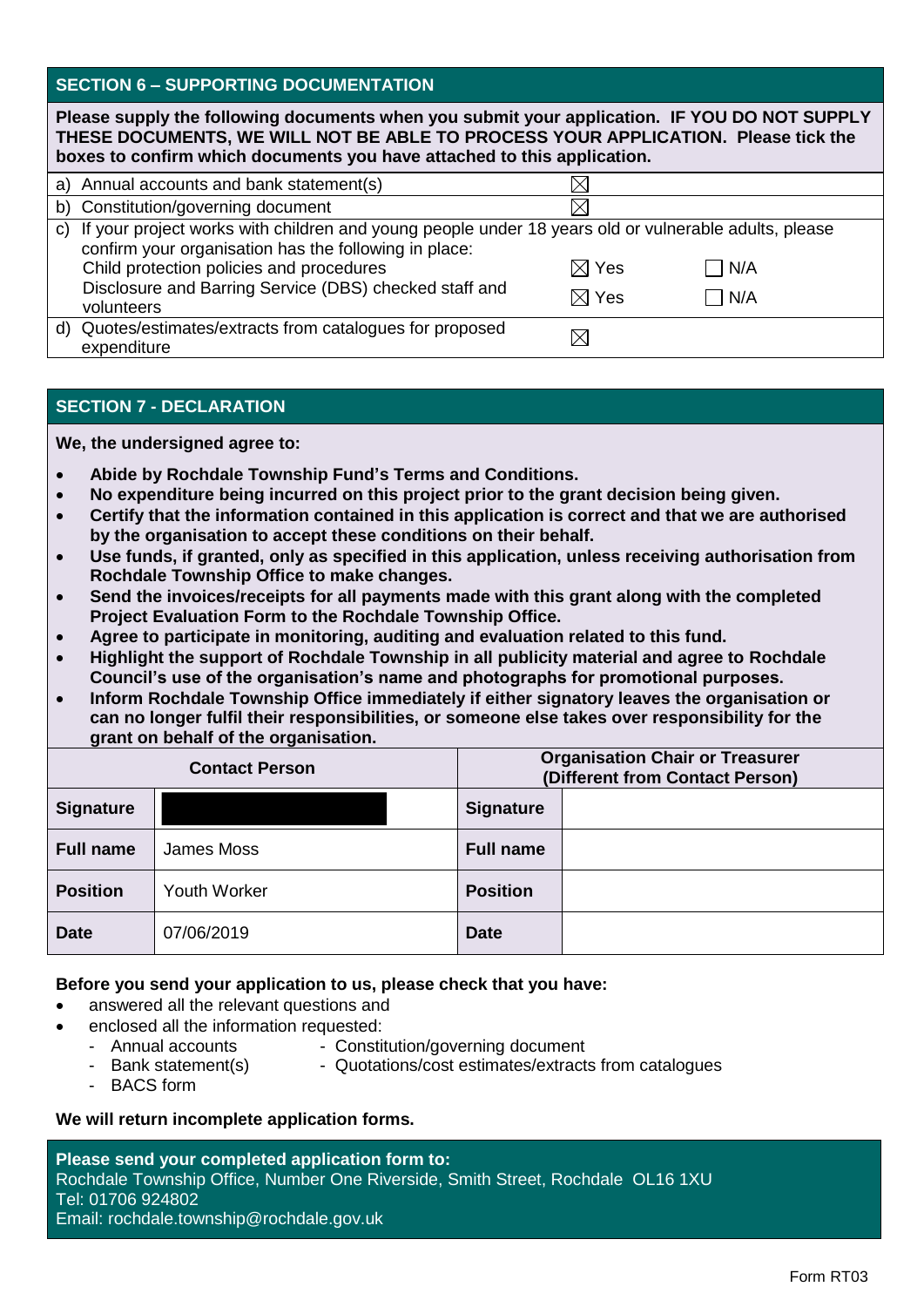# **YOUR TROLLEY**

 $\begin{tabular}{| c | l | l | l |} \hline \textbf{1} \end{tabular} \textbf{A} \textbf{rgos.co.uk} \textbf{is} \textbf{secure} \textbf{and} \textbf{your} \textbf{personal details} \textbf{are protected} \\$ 

|                                                                                                       | PS4 DualShock 4 V2 Wireless<br><b>Controller - Wave Blue</b><br>626/4682 | 1<br>Remove            | £34.99                    |  |
|-------------------------------------------------------------------------------------------------------|--------------------------------------------------------------------------|------------------------|---------------------------|--|
| V)                                                                                                    | WANT THAT EXTRA PEACE OF MIND?                                           |                        |                           |  |
| What's included?                                                                                      | 3yrs Replacement Care- Includes Any Manufacturer's Guarantee             |                        | £10.99                    |  |
|                                                                                                       | <b>Overwatch Legendary Edition</b><br>PS4 Game<br>835/9344               | $1 - \vee$<br>Remove   | £13.99<br>You save £16.00 |  |
|                                                                                                       | <b>Team Sonic Racing PS4 Game</b><br>836/1040                            | 1<br>Remove            | £29.99                    |  |
|                                                                                                       | Sony PS4 500GB Console and<br>FIFA 19 Bundle<br>865/1585                 | 1.<br>Remove           | £229.99                   |  |
| WANT THAT EXTRA PEACE OF MIND?                                                                        |                                                                          |                        |                           |  |
| £46.99<br>3yrs Breakdown Care - Video Games Systems<br>What's included?                               |                                                                          |                        |                           |  |
| ← FREE Store Collection<br>$\checkmark$ Home Delivery from £3.95<br>$\checkmark$ Finance is available |                                                                          | Subtotal:<br>You save: | £308.96<br>£16.00         |  |